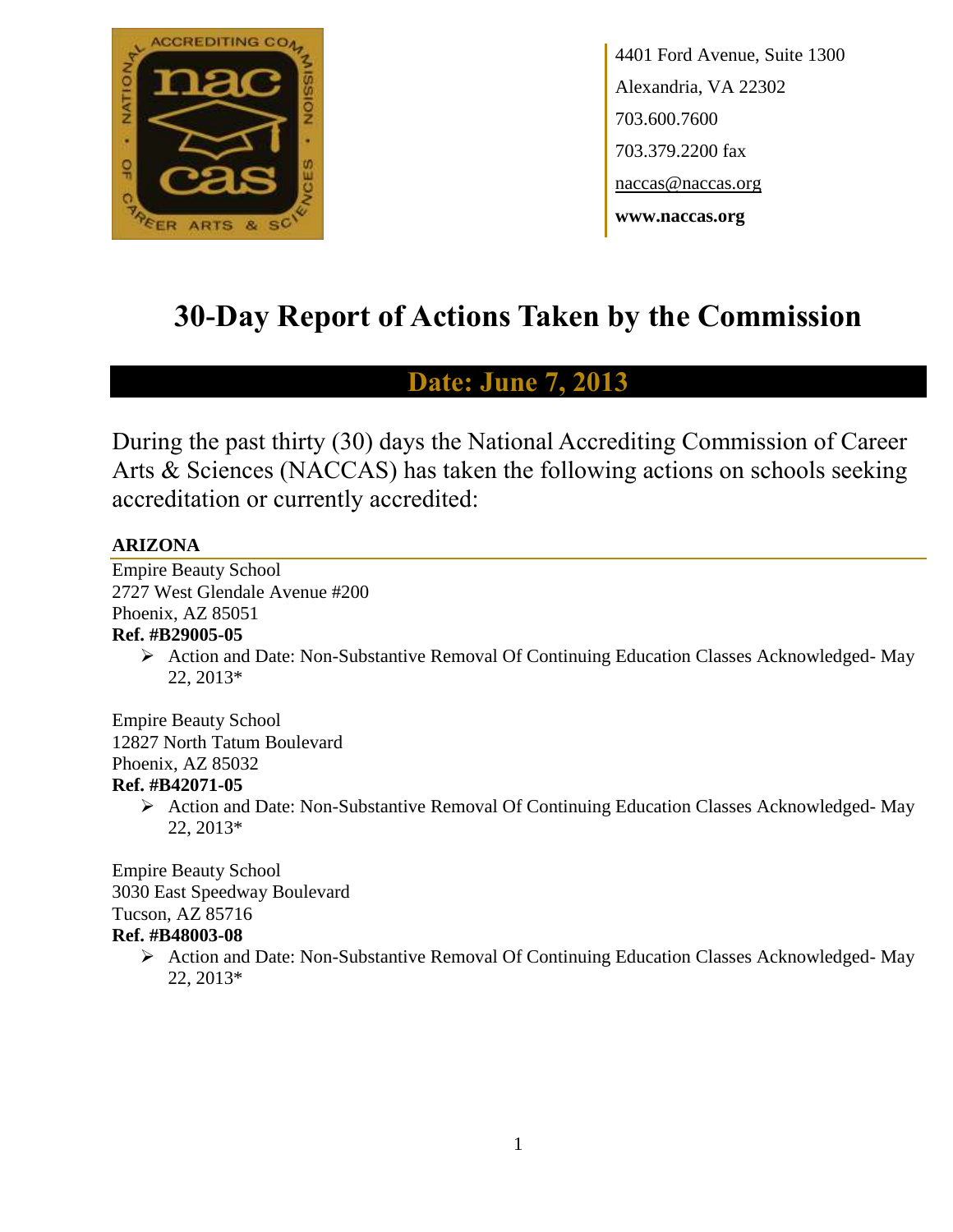Empire Beauty School 1790 East Route 66 Flagstaff, AZ 86004

#### **Ref. #B48017-07**

 $\triangleright$  Action and Date: Non-Substantive Removal Of Continuing Education Classes Acknowledged-May 22, 2013\*

Empire Beauty School 9945 West McDowell Road, #112 Avondale, AZ 85323

# **Ref. #B48041-06**

 Action and Date: Non-Substantive Removal Of Continuing Education Classes Acknowledged- May 22, 2013\*

#### **COLORADO**

Empire Beauty School 6520 Wadsworth Boulevard #209 Arvada, CO 80003 **Ref. #B29005-15**

> Action and Date: Non-Substantive Removal Of Continuing Education Classes Acknowledged- May 22, 2013\*

Empire Beauty School 8996 West Bowles Avenue #E-F Littleton, CO 80123

#### **Ref. #B42071-09**

 $\triangleright$  Action and Date: Non-Substantive Removal Of Continuing Education Classes Acknowledged-May 22, 2013\*

Empire Beauty School 3811 East 120<sup>th</sup> Avenue Thornton, CO 80233

#### **Ref. #B42081-04**

 $\triangleright$  Action and Date: Non-Substantive Removal Of Continuing Education Classes Acknowledged-May 22, 2013\*

Empire Beauty School 441 Wadsworth Boulevard #100 Lakewood, CO 80226 **Ref. #B48003-09**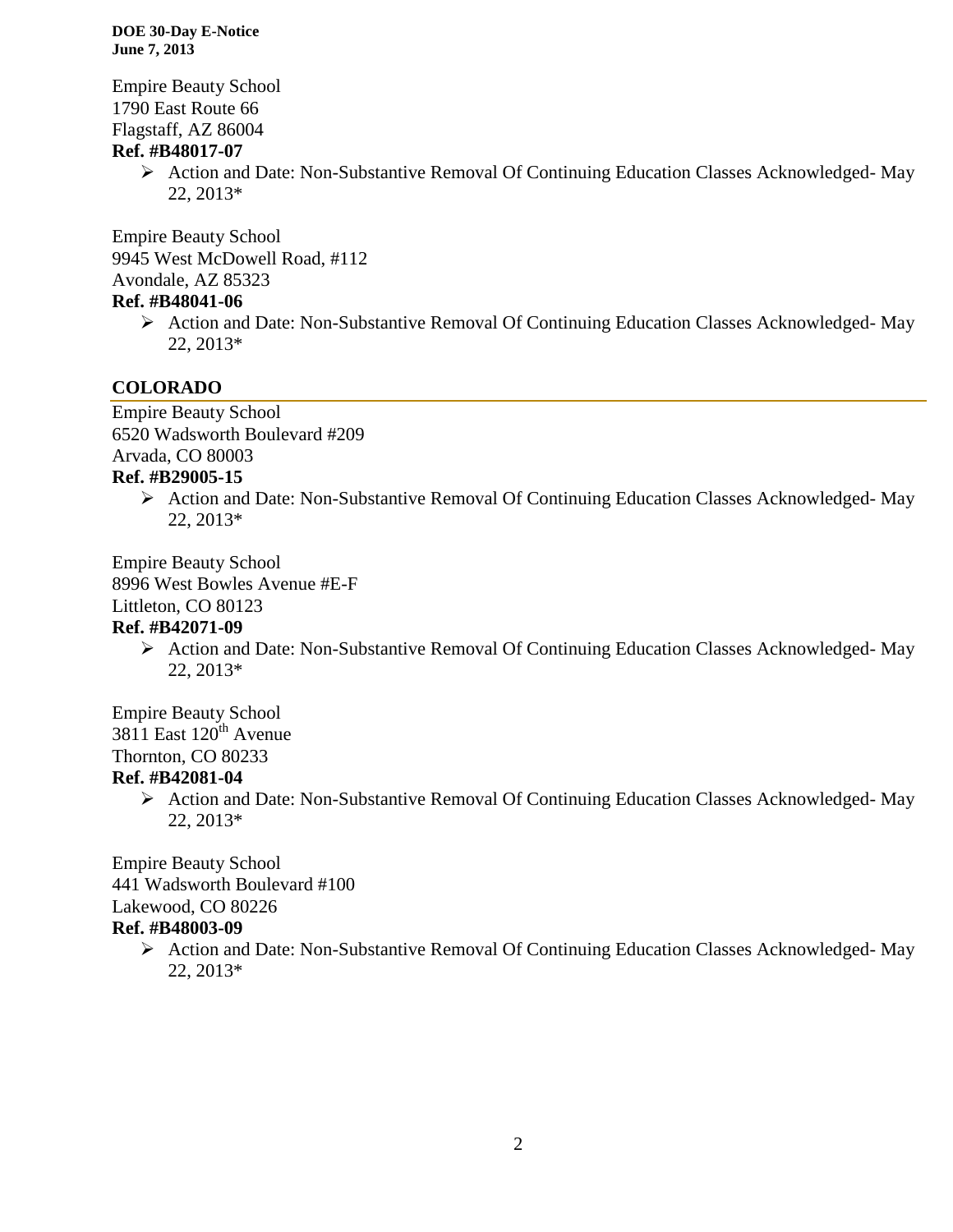#### **GEORGIA**

Empire Beauty School Washington's Corner Shopping Center 3241 Washington Road Augusta, GA 30907 **Ref. #P48017-13**

 Action and Date: Non-Substantive Removal Of Continuing Education Classes Acknowledged- May 22, 2013\*

#### **ILLINOIS**

Empire Beauty School 1166 East Lake Street Hanover Park, IL 60133 **Ref. #B29005-06**

> $\triangleright$  Action and Date: Non-Substantive Removal Of Continuing Education Classes Acknowledged- May 22, 2013\*

Empire Beauty School 226 Hawthorne Village Commons Vernon Hills, IL 60061

# **Ref. #P31023-14**

 Action and Date: Non-Substantive Removal Of Continuing Education Classes Acknowledged- May 22, 2013\*

Empire Beauty School 3106 West North Avenue Stone Park, IL 60165 **Ref. #P31023-15**

> Action and Date: Non-Substantive Removal Of Continuing Education Classes Acknowledged- May 22, 2013\*

#### **INDIANA**

Empire Beauty School 3810 East Southport Road Indianapolis, IN 46237

#### **Ref. #B42081-05**

 Action and Date: Non-Substantive Removal Of Continuing Education Classes Acknowledged- May 22, 2013\*

#### **KENTUCKY**

Empire Beauty School 7285 Turfway Road Florence, KY 41042 **Ref. #B29005-12**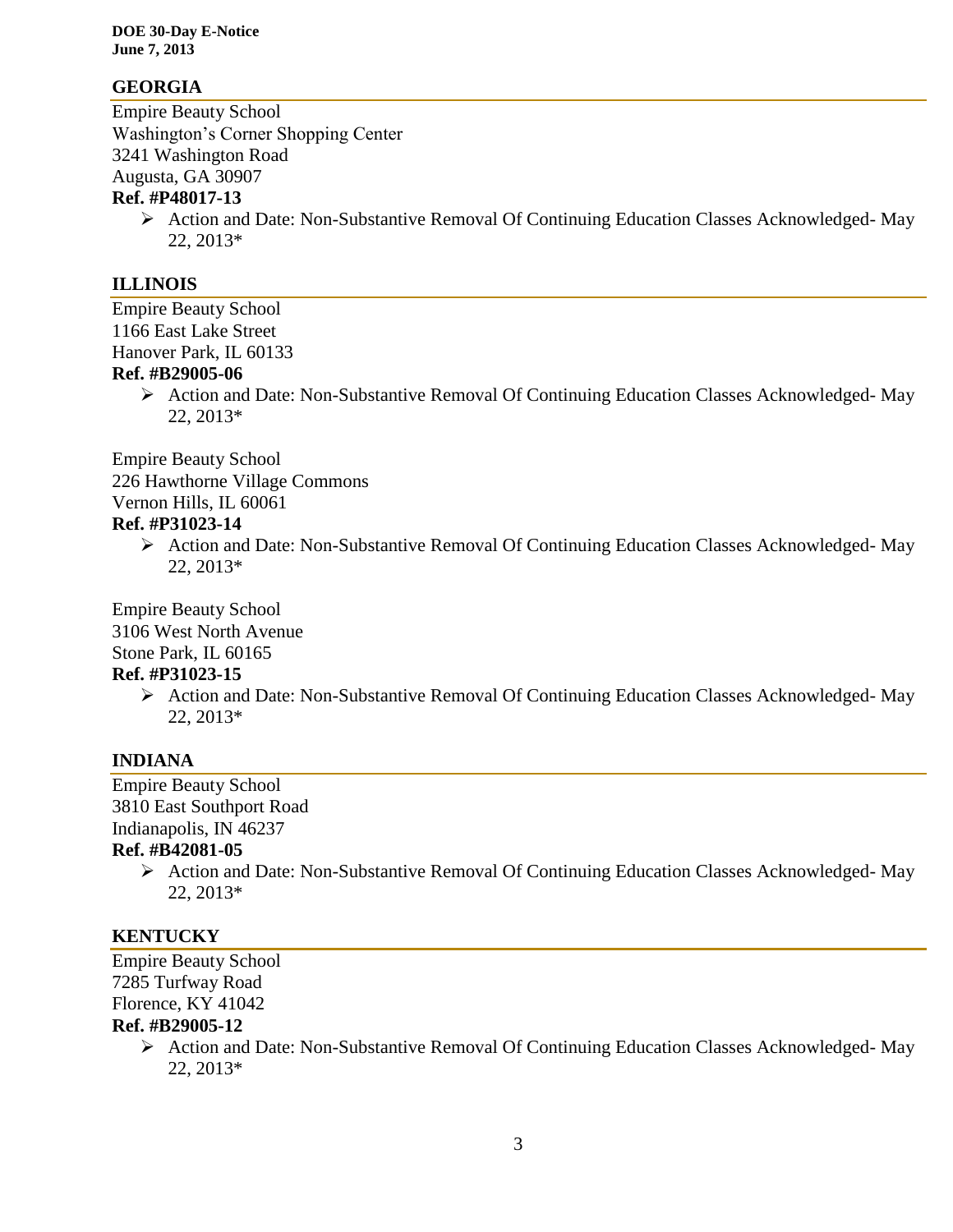Empire Beauty School 554 Westport Road Elizabethtown, KY 42701

# **Ref. #B42071-06**

 Action and Date: Non-Substantive Removal Of Continuing Education Classes Acknowledged- May 22, 2013\*

Empire Beauty School 5120 Dixie Highway Louisville, KY 42016

# **Ref. #B42081-06**

 Action and Date: Non-Substantive Removal Of Continuing Education Classes Acknowledged- May 22, 2013\*

Empire Beauty School

5314 Bardstown Road

Louisville, KY 40291

# **Ref. #B42081-11**

 Action and Date: Non-Substantive Removal Of Continuing Education Classes Acknowledged- May 22, 2013\*

Empire Beauty School 151 Chenoweth Lane

Louisville, KY 40207

# **Ref. #B48017-08**

 Action and Date: Non-Substantive Removal Of Continuing Education Classes Acknowledged- May 22, 2013\*

Empire Beauty School 1049 Bardstown Road Louisville, KY 40204

# **Ref. #B48041-07**

 Action and Date: Non-Substantive Removal Of Continuing Education Classes Acknowledged- May 22, 2013\*

# **MARYLAND**

Empire Beauty School 6320 Ritchie Highway, Suite F Glen Burnie, MD 21061 **Ref. #P48003-02**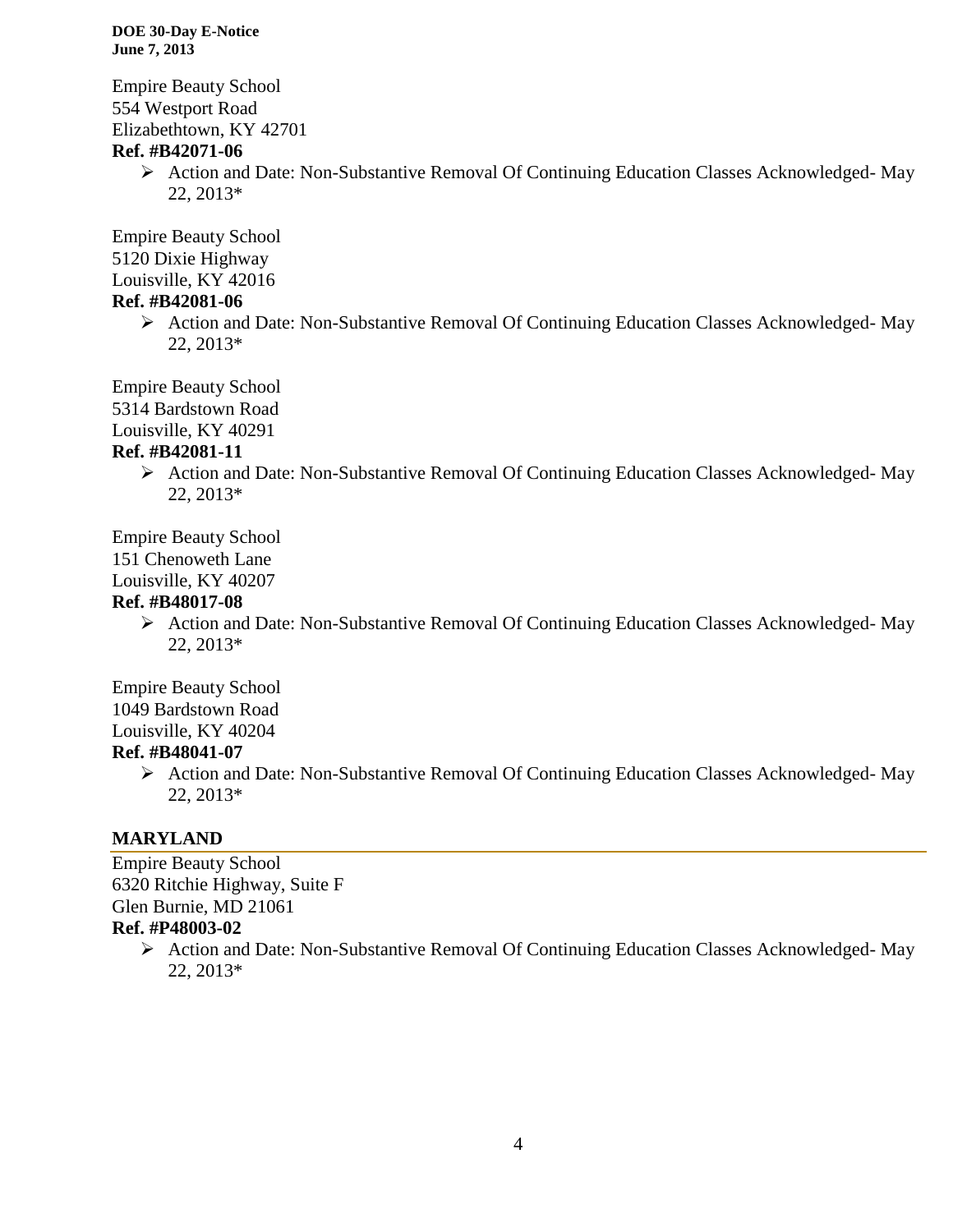#### **MASSACHUSETTS**

Empire Beauty School 231 Central Street Lowell, MA 01852

#### **Ref. #B31023-10**

 Action and Date: Non-Substantive Removal Of Continuing Education Classes Acknowledged- May 22, 2013\*

Empire Beauty School 30 West Street Boston, MA 02111 **Ref. #B32001-06**

> Action and Date: Non-Substantive Removal Of Continuing Education Classes Acknowledged- May 22, 2013\*

Empire Beauty School

347 Pleasant Street

Malden, MA 02148

# **Ref. #B48017-10**

 Action and Date: Non-Substantive Removal Of Continuing Education Classes Acknowledged- May 22, 2013\*

#### **MINNESOTA**

Empire Beauty School 1905 Suburban Avenue St. Paul, MN 55119

#### **Ref. #B29005-16**

 Action and Date: Non-Substantive Removal Of Continuing Education Classes Acknowledged- May 22, 2013\*

Empire Beauty School 9749 Lyndale Avenue South Bloomington, MN 55420

#### **Ref. #B48041-08**

 Action and Date: Non-Substantive Removal Of Continuing Education Classes Acknowledged- May 22, 2013\*

#### **NEW JERSEY**

The Hair Design School 1126 Morris Avenue Union, NJ 07083 **Ref. #B29005-11**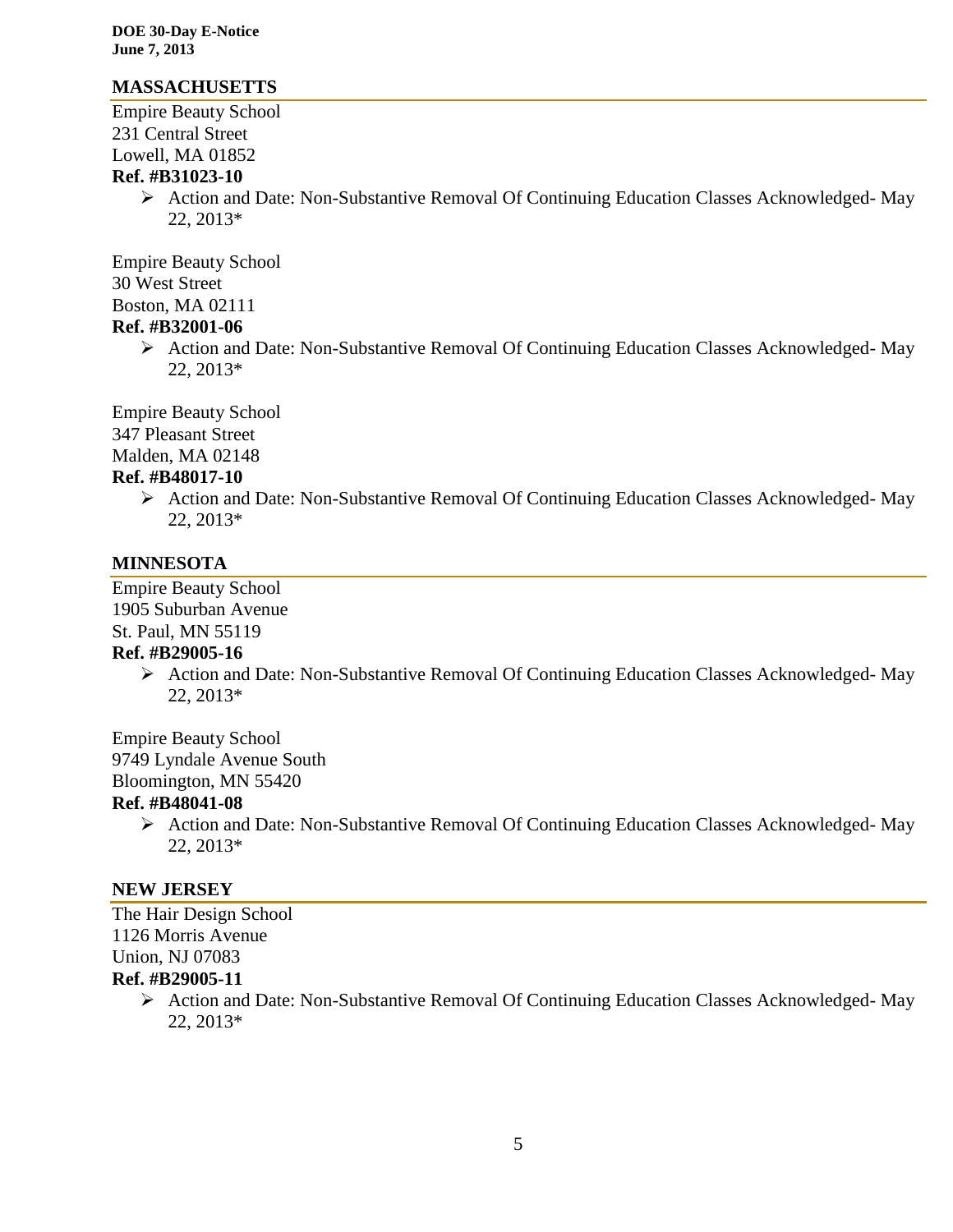The Hair Design School 1458 State Route 35 Ocean Township, NJ 07712

# **Ref. #B29005-13**

 $\triangleright$  Action and Date: Non-Substantive Removal Of Continuing Education Classes Acknowledged-May 22, 2013\*

Empire Beauty School Commerce Plaza II 1305 Blackwood-Clementon Road Laurel Springs, NJ 08021 **Ref. #B31023-12**

> $\triangleright$  Action and Date: Non-Substantive Removal Of Continuing Education Classes Acknowledged- May 22, 2013\*

The Hair Design School 2800 John F. Kennedy Boulevard Jersey City, NJ 07306

#### **Ref. #B42081-08**

 Action and Date: Non-Substantive Removal Of Continuing Education Classes Acknowledged- May 22, 2013\*

Empire Beauty School Plaza Cherry Hill 2100 State Highway #38 Cherry Hill, NJ 08002

# **Ref. #B42081-12**

 Action and Date: Non-Substantive Removal Of Continuing Education Classes Acknowledged- May 22, 2013\*

# **NORTH CAROLINA**

Empire Beauty School 11032 East Independence Boulevard Matthews, NC 28105

#### **Ref. #B29005-14**

 $\triangleright$  Action and Date: Non-Substantive Removal Of Continuing Education Classes Acknowledged- May 22, 2013\*

# **PENNSYLVANIA**

Empire Beauty School 4026 Woodhaven Road Philadelphia, PA 19154 **Ref. #B31023-11**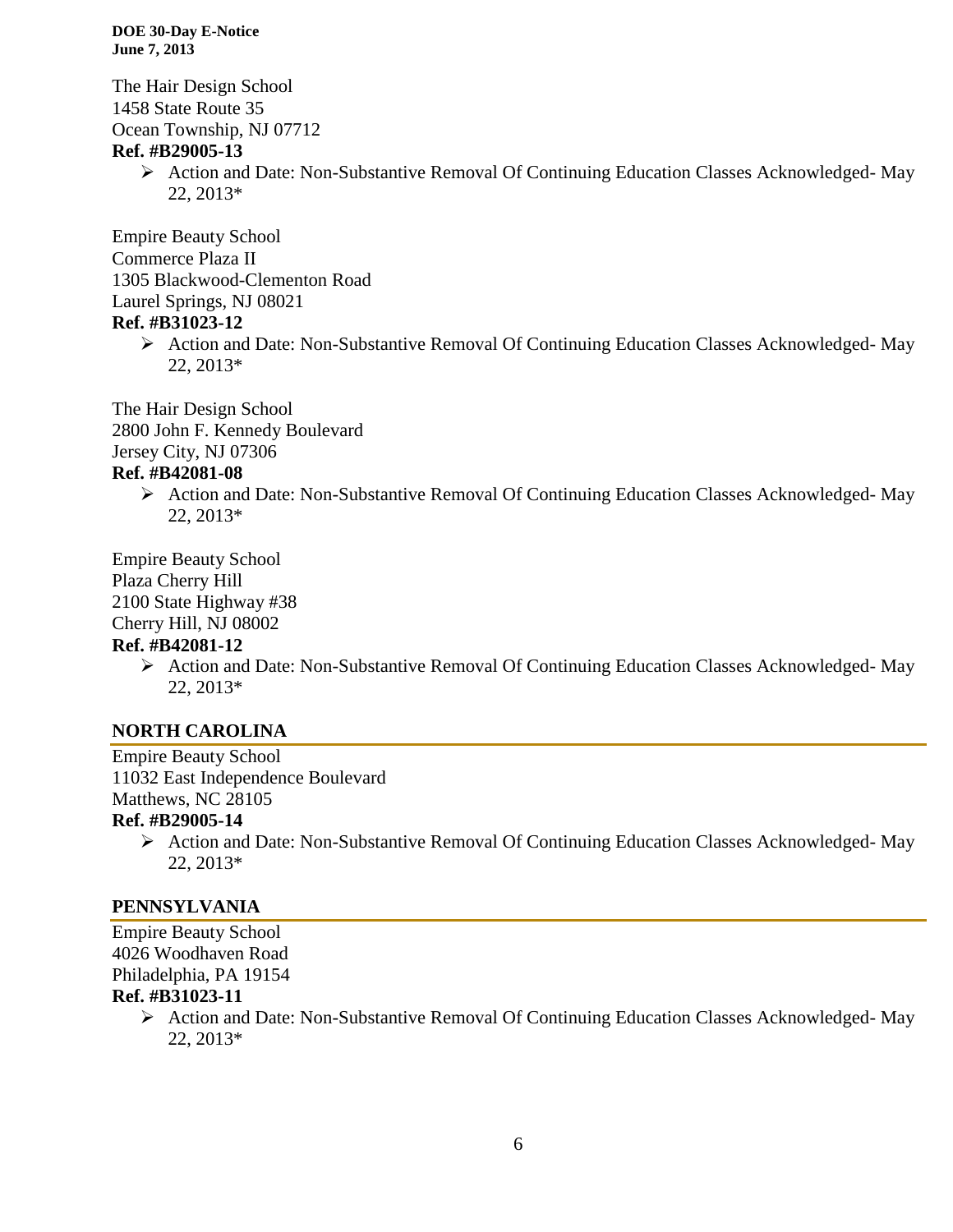Empire Beauty School Clearview Shopping Center 1000 Carlisle Street, Suite 4 Hanover, PA 17331 **Ref. #B31023-13**

> Action and Date: Non-Substantive Removal Of Continuing Education Classes Acknowledged- May 22, 2013\*

Empire Beauty School 3941 Jonestown Road Harrisburg, PA 17109 **Ref. #B32001-07**

 $\triangleright$  Action and Date: Non-Substantive Removal Of Continuing Education Classes Acknowledged- May 22, 2013\*

Empire Beauty School 1522 Chestnut Street Philadelphia, PA 19102

# **Ref. #B32001-08**

 Action and Date: Non-Substantive Removal Of Continuing Education Classes Acknowledged- May 22, 2013\*

Empire Beauty School

1808 East Third Street

Williamsport, PA 17701

#### **Ref. #B32001-09**

 Action and Date: Non-Substantive Removal Of Continuing Education Classes Acknowledged- May 22, 2013\*

Empire Beauty School

Cedar Crest Square

1776 Quentin Road

Lebanon, PA 17042

# **Ref. #B32001-10**

 $\triangleright$  Action and Date: Non-Substantive Removal Of Continuing Education Classes Acknowledged- May 22, 2013\*

Empire Beauty School 435 York Road Warminster, PA 18974

# **Ref. #B42081-10**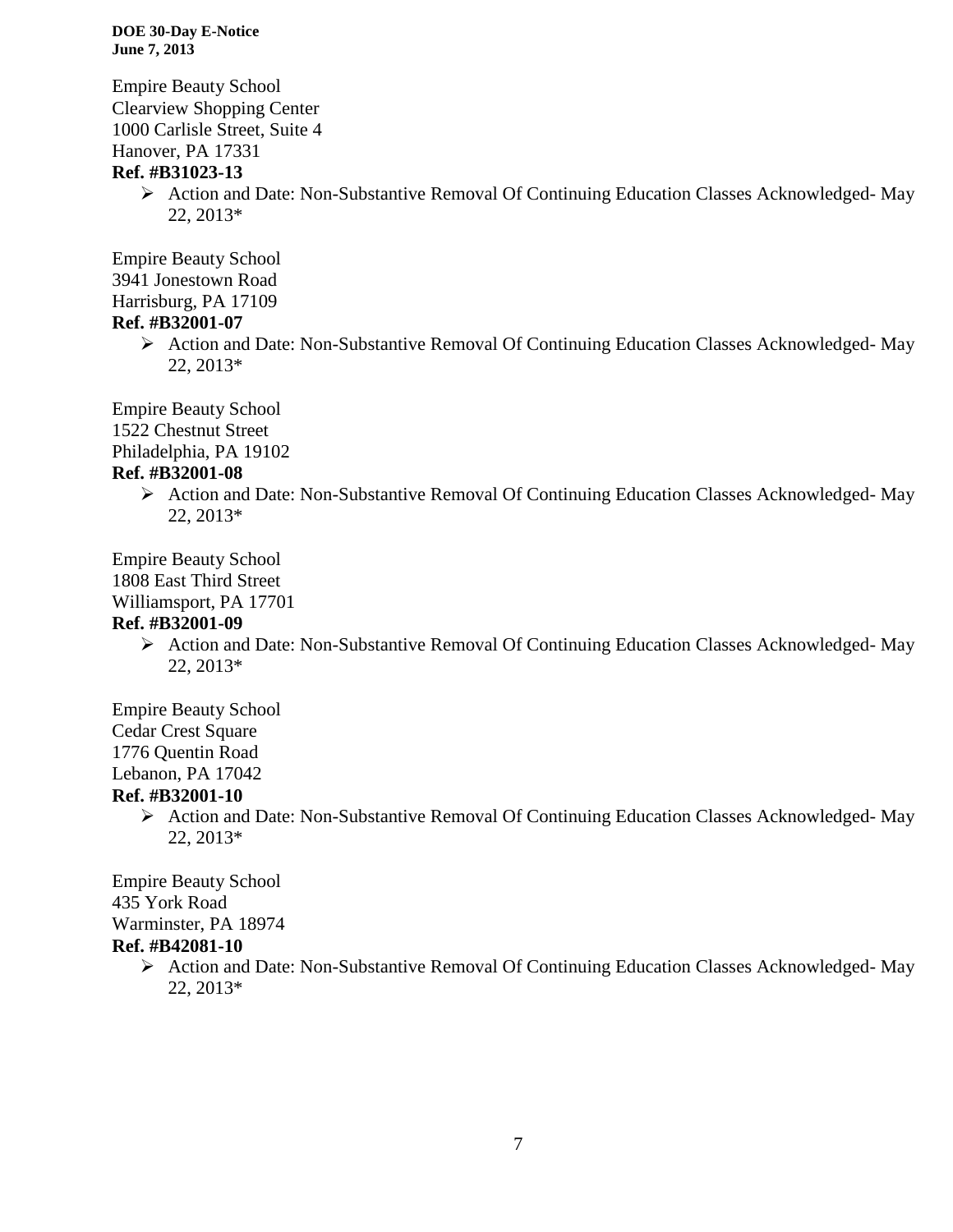Empire Beauty School Wheatland Shopping Center 1801 Columbia Avenue Lancaster, PA 17604 **Ref. #B48003-10**

> Action and Date: Non-Substantive Removal Of Continuing Education Classes Acknowledged- May 22, 2013\*

Empire Beauty School Orchard Hills Plaza US Route 11 & 15

Shamokin Dam, PA 17876

# **Ref. #B48003-11**

 Action and Date: Non-Substantive Removal Of Continuing Education Classes Acknowledged- May 22, 2013\*

Empire Beauty School 320 Mall Boulevard, The Plaza Monroeville, PA 15146

**Ref. #B48003-12**

 $\triangleright$  Action and Date: Non-Substantive Removal Of Continuing Education Classes Acknowledged-May 22, 2013\*

Empire Beauty School

454 West Lincoln Highway

Exton, PA 19341

# **Ref. #B48003-13**

 Action and Date: Non-Substantive Removal Of Continuing Education Classes Acknowledged- May 22, 2013\*

Empire Beauty School 2302 North Fifth Street Highway

Reading, PA 19605

# **Ref. #B48017-11**

 $\triangleright$  Action and Date: Non-Substantive Removal Of Continuing Education Classes Acknowledged-May 22, 2013\*

Empire Beauty School Kingston Square Shopping Center 2592 Eastern Boulevard

# York, PA 17402

# **Ref. #B48017-12**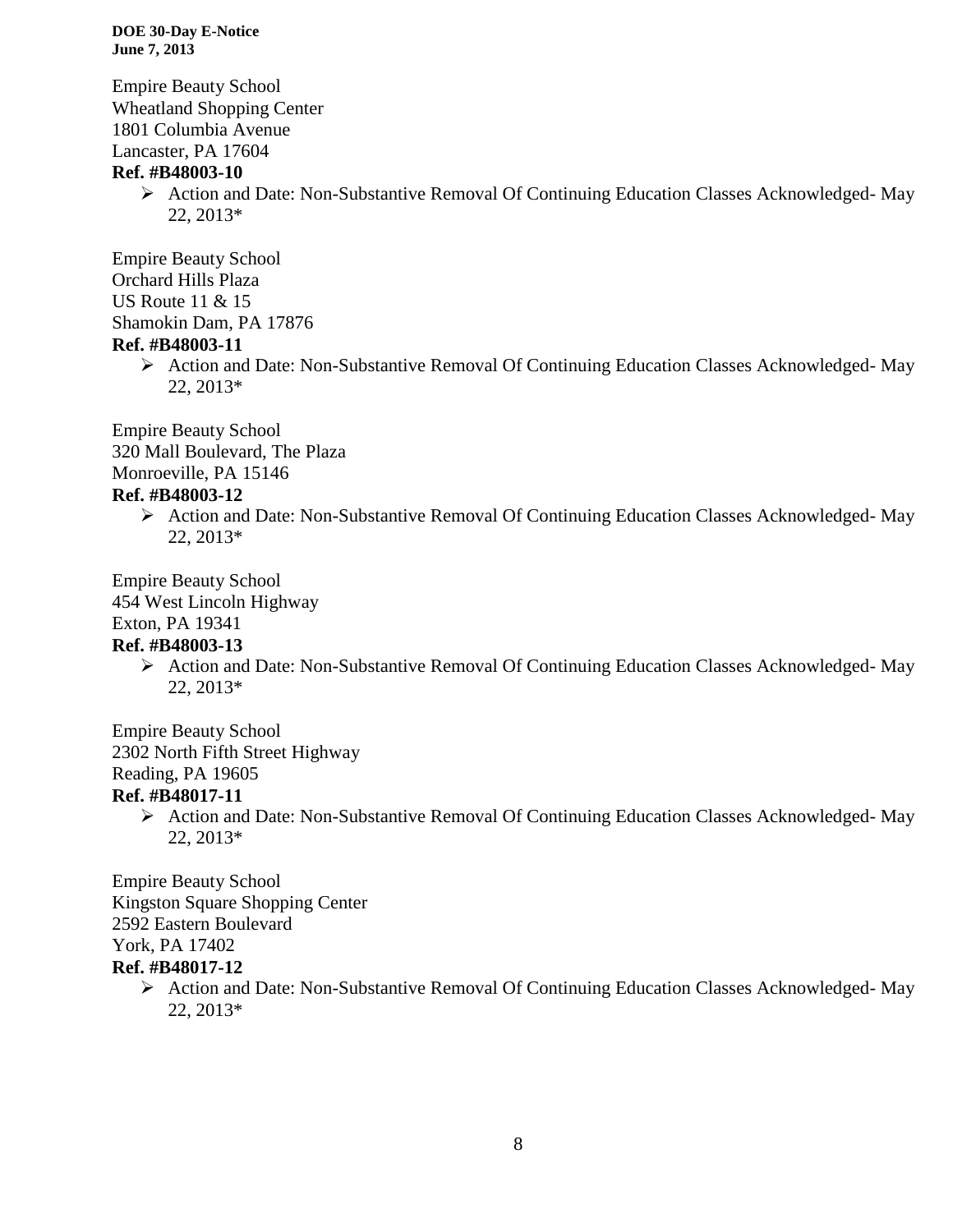Empire Beauty School 208 West Hamilton Avenue State College, PA 16801

#### **Ref. #B48041-09**

 $\triangleright$  Action and Date: Non-Substantive Removal Of Continuing Education Classes Acknowledged- May 22, 2013\*

#### **RHODE ISLAND**

Empire Beauty School 151 Broadway Providence, RI 02903

# **Ref. #B32001-11**

 $\triangleright$  Action and Date: Non-Substantive Removal Of Continuing Education Classes Acknowledged-May 22, 2013\*

Empire Beauty School 1276 Bald Hill Road Warwick, RI 02886

# **Ref. #B48041-10**

 $\triangleright$  Action and Date: Non-Substantive Removal Of Continuing Education Classes Acknowledged-May 22, 2013\*

#### **WISCONSIN**

Empire Beauty School 1034 South 18<sup>th</sup> Street Manitowoc, WI 54220

#### **Ref. #B42071-07**

 Action and Date: Non-Substantive Removal Of Continuing Education Classes Acknowledged- May 22, 2013\*

Empire Beauty School 6414 Odana Road

Madison, WI 53717

#### **Ref. #B48041-11**

 $\triangleright$  Action and Date: Non-Substantive Removal Of Continuing Education Classes Acknowledged-May 22, 2013\*

Empire Beauty School 2575 West Mason Street Green Bay, WI 54304 **Ref. #B48041-12**

> Action and Date: Non-Substantive Removal Of Continuing Education Classes Acknowledged- May 22, 2013\*

*\*Under NACCAS' Rules of Practice and Procedure, the continuing education programs listed above do not require NACCAS approval, are not required to be reported to NACCAS, and are listed in NACCAS' records only on a case-by-case basis, at the request of the individual institution and/or additional location. Accordingly, any specific individual institution/campus listed on Attachment A may not have offered all of the programs listed above.*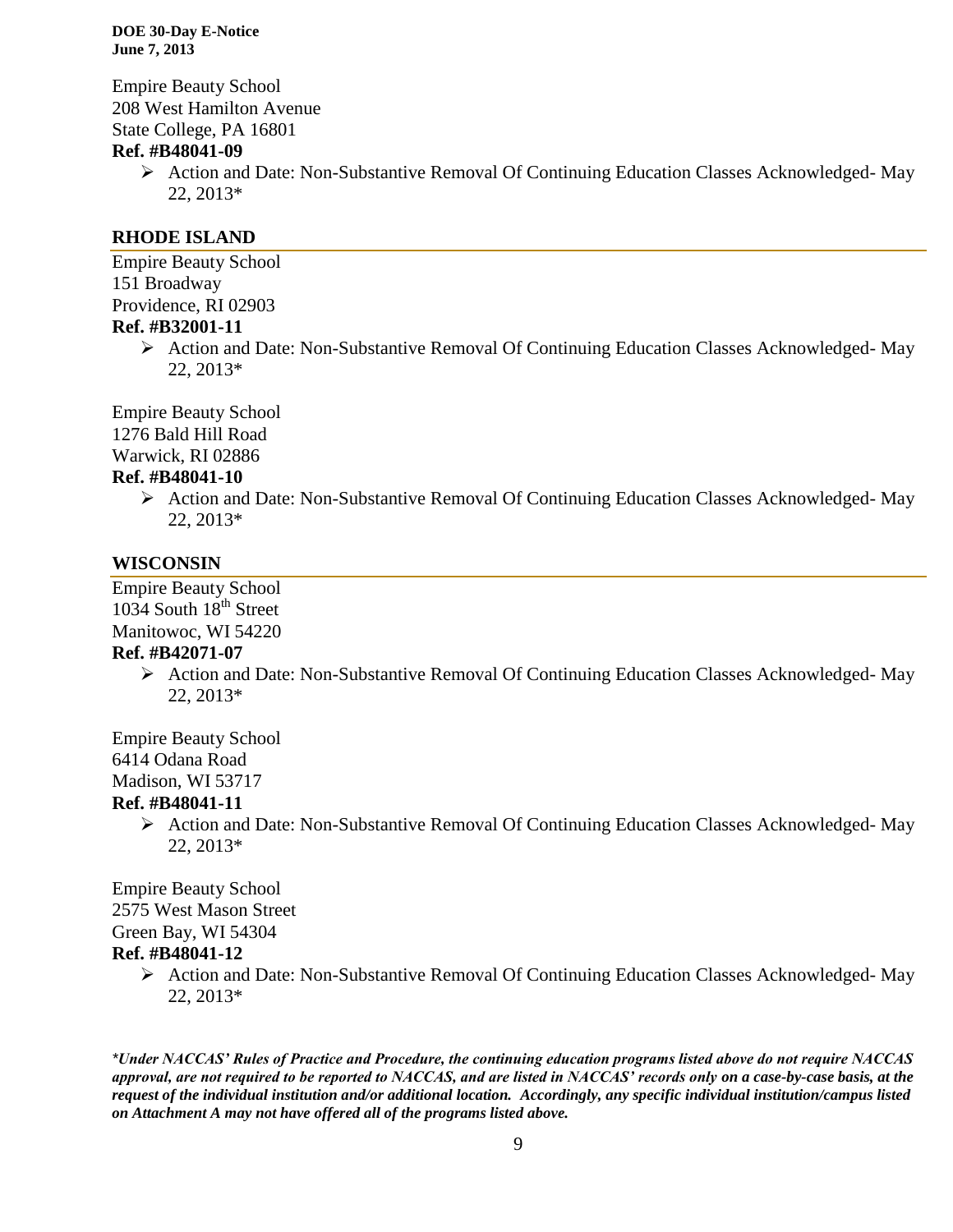#### **To The Following:**

# **United States Department of Education**

- **Ms. Kathleen Hochhalter- Special Assistant-- Administrative Actions & Appeals Division**
- **Ms.** Mary Gust- Director-- Administrative Actions  $\&$  Appeals Division
- **Department of Education Accreditation Division- USDOE-- Washington, DC**
- Ms. Cathy Sheffield- Accreditation & State Liaison Office-- USDOE--- Washington, DC
- **MS. Rachael Shultz- Accreditation and State Liaison Office-- USDOE --- Washington, DC**
- Ms. Lauren Pope- Administrative Actions and Appeals Services Group-- Washington, DC
- **Ms. Patrice Fleming- Team Leader-- School Participation Team--- Boston/New York**
- **MS. Betty Coughlin- Area Case Director-- School Participation Team--- Boston/New York**
- **MS. Tracy Nave-Team Leader-- School Participation Team--- Boston/New York**
- **Mr.** Christopher Curry- Team Leader-- School Participation Team--- Boston/New York
- Ms. Martina Fernandez-Rosario- Acting Area Case Director-- School Participation---
- **San Francisco/Seattle**
- **Ms. Kerry O'Brien- Team Leader-- School Participation Team--- Denver**
- **Mr. Michael Frola- Area Case Director-- School Participation Team--- Philadelphia**
- **Ms. Nancy Paula Gifford- Area Case Director-- School Participation Team--- Philadelphia**
- Ms. Sherrie Bell- Compliance Manager—School Participation Team--- Philadelphia
- Mr. Jesus Moya- Team Leader-- School Participation Team--- Dallas
- **MS. Kim Peeler- Team Leader-- School Participation Team--- Dallas**
- **Ms. Cynthia Thorton- Area Case Director for Region 6-- School Participation Team--- Dallas**
- **Mr.** Christopher Miller-Team Leader-- School Participation Team--- Atlanta
- **Mr.** Charles Engstrom- Area Case Director-- School Participation Team--- Atlanta
- Mr. Ralph Lobosco- Area Case Director-- School Participation Team--- Kansas City
- **Mr. Douglas Parrott- Area Case Director-- School Participation Team--- Chicago/Denver**
- **MS. Carolyn White-Team Director-- School Participation Team--- South Central**

#### **Accreditors**

- **Mr. Roger J. Williams- Executive Director-- ACCET**
- Mr. Michale McComis, Ed.D.- Executive Director-- ACCSCT
- **Mr.** Albert Gray, Ph.D.- Executive Director-- ACICS
- **Dr.** Gary Puckett- Executive Director-- COE

#### **State Authorities**

- Mr. Bob McKee- AL State Board of Cosmetology-- Montgomery, AL
- Ms. Theresa Bunch- AZ State Board of Cosmetology-- Tempe, AZ
- **Ms. Kelli Kersey- AR Department of Health (Section Chief, Cosmetology)**-- Little Rock, AR
- Mr. Charles Kirkpatrick- AR State Board of Barber Examiners-- Little Rock, AR
- Ms. Kristy Underwood- CA Board of Barbering & Cosmetology-- Sacramento, CA
- Ms. Christine Jones- CA Board of Barbering & Cosmetology-- Sacramento, CA
- **Ms. Leeza Rifredi** Licensing Manager BPPE--CA
- **Ms. Laura Metune Bureau Chief BPPE-- CA**
- **Ms. Pamela Goens- CO Office of Barber & Cosmetology Licensure-- Denver, CO**
- **Mr. Douglas Parrott- Area Case Director-- School Participation Team—Denver, CO**
- Ms. Janet Brancifort- CT Examining Board for Barbers, Hairdressers, & Cosmeticians-- Hartford, CT
- Ms. Judy Letterman- DE Board of Cosmetology & Barbering-- Dover, DE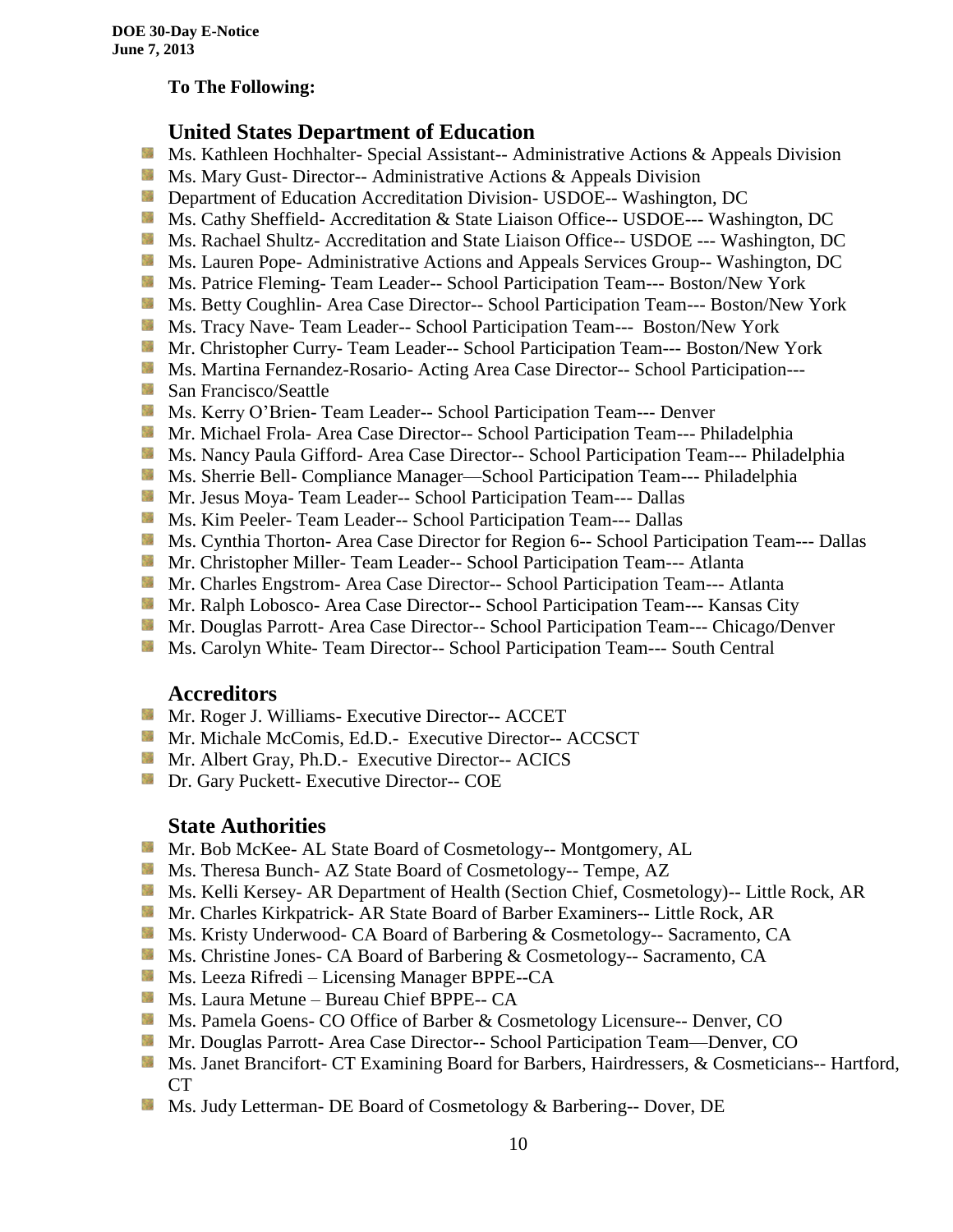- **Mr.** Clifford Cooks- DC Department of Consumer & Regulatory Affairs-- Washington, DC
- Ms. Robyn Barineau- FL State Board of Cosmetology & Barbers Board-- Tallahassee, FL
- Mr. Josh Waters- GA State Board of Cosmetology & GA Board of Barbers-- Macon, GA
- **Ms. Margaret Guerrero- Guam Board of Barbering & Cosmetology-- Mangilao, Guam**
- **Ms. Laureen Kai- HI Barbering & Cosmetology Department-- Honolulu, HI**
- **Ms.** Tana Cory- ID Bureau of Occupational Licenses-- Boise, ID
- **Ms.** Keri Ginger- IL Department of Financial & Professional Regulation-- Springfield, IL
- **Ms.** Tracy Hicks- IN Professional Licensing Agency-- Indianapolis, IN
- Side. Ms. Rosemary Bonanno- IA Board of Cosmetology Examiners-- Des Moines, IA
- Ms. Susan Reynolds- Iowa Board of Cosmetology Arts & Sciences—Des Moines, IA
- **Ms. Mary Lou Davis- KS State Board of Cosmetology-- Topeka, KS**
- 56 Mr. H.R. Vacek- KS State Barber Board-- Topeka, KS
- Mr. Charles Lykins- KY Board of Hairdressers & Cosmetologists-- Frankfort, KY
- Mr. Steven Young- LA State Board of Cosmetology-- Baton Rouge, LA
- **Ms.** Latrice Matthews- LA Board of Barber Examiners-- Baton Rouge, LA
- **Ms.** Geraldine Betts- ME Department of Professional & Financial Regulation-- Augusta, ME
- **Mr.** Robert Wood- MD State Board of Cosmetologists-- Baltimore, MD
- **Maryland State Board of Barbers- Baltimore, MD**
- Ms. Helen Peveri- MA Board of Cosmetology-- Boston, MA
- Ms. Mary Jayne Fay, Ed.D.- MA Department of Education-- Malden, MA
- **Ms.** Linda Clewley- MI State Board of Cosmetology-- Lansing, MI
- Ms. Gina Stauss- MN Board of Cosmetologist Examiners-- Minneapolis, MN
- Ms. Cynthia Johnson- MS State Board of Cosmetology--Jackson, MS
- Ms. Emily Carroll- MO State Board of Cosmetology-- Jefferson City, MO
- 59 Ms. Grace Berger- MT Board of Barbers & Cosmetologists-- Helena, MT
- **Ms. Kris Chiles- NE State Board of Cosmetology Examiners-- Lincoln, NE**
- Nebraska Board of Barber Examiners- Lincoln, NE
- Ms. Nadine Griego- NV State Board of Cosmetology-- Las Vegas, NV
- Nevada State Board of Massage Therapy- Las Vegas, NV
- Ms. Kathryn Wantuck- NH State Board of Barbering, Cosmetology, and Esthetics-- Concord, NH
- **Mr. Jay Malanga- NJ Board of Cosmetology & Hairstyling-- Newark, NJ**
- Ms. Antoinette Griego- NM State Board of Barbers & Cosmetologists-- Santa Fe, NM
- **Ms. Jackie Holmes- New Mexico Massage Therapy Board-- Santa Fe, NM**
- Ms. Kathleen McCoy- NY Department of State-Division of Licensing Services-- Albany, NY
- **Ms. Carol Yates- NY State Education Department-Bureau of Proprietary School Supervision--**Albany, NY
- **Ms. Lynda Elliott- NC State Board of Cosmetic Art Examiners- Raleigh, NC**
- **North Carolina Board of Barber Examiners- Raleigh, NC**
- **Ms.** Sue Meier- ND State Board of Cosmetology-- Bismarck, ND
- Ms. Tona Stevenson- North Dakota State Board of Barber Examiners-- Dickenson, ND
- **Mr. James P. Trakas- Executive Director-- OH State Board of Cosmetology--- Grove City, OH**
- Ms. Sherry Lewelling- OK Board of Cosmetology-- Oklahoma City, OK
- **Ms. Samantha Patnode- OR Health Licensing Agency-- Salem, OR**
- **Ms. Kelly Diller-PA State Board of Cosmetology-- Harrisburg, PA**
- Mr. Juan Bigio Ramos, Ph.D.- PR General Council of Education-- San Juan, PR
- **Mr.** Enrique Martinez- PR Examining Board of Beauty-- San Juan, PR
- Ms. Gail Giuliano- Board Administrator-RI State Board of Barbering & Hairdressing-- Providence, RI
- Ms. Maureen Slowik- Board Administrator- RI State Board of Cosmetology--Providence, RISB.